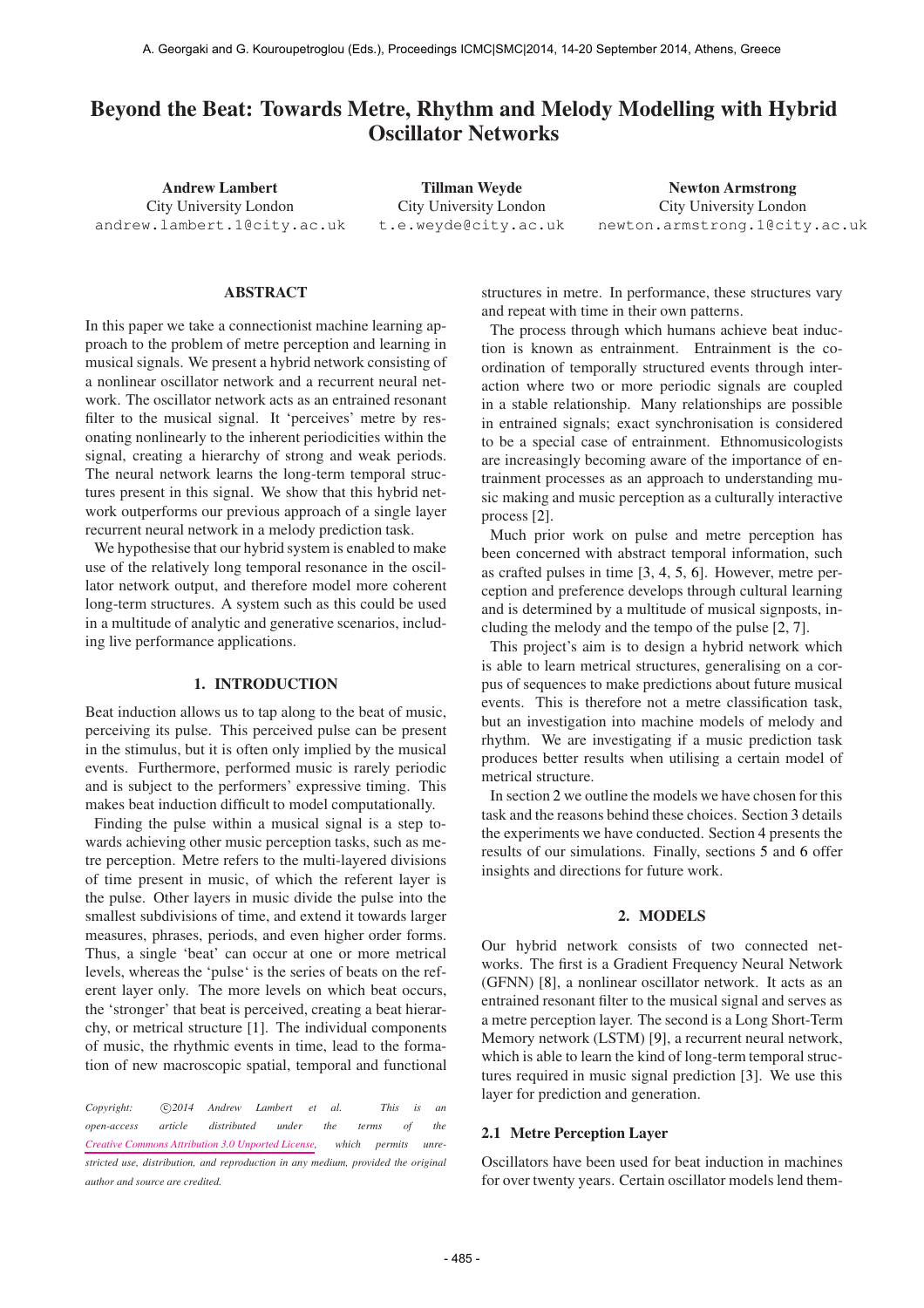selves well to beat induction tasks due to their stable limit cycle and their entrainment properties [3]. By using oscillators to perceive beats, we have the ability to model beat induction as an emergent dynamical process, which changes over time as the signal itself evolves. Gasser et al.'s SONOR system, for instance, adds Hebbian learning to networks of adaptive oscillators, which can then learn to produce a metrical pattern [10].

More recently, the phenomenon of nonlinear resonance has been applied to metre perception and categorisation tasks. Large et al. [8] have introduced the Gradient Frequency Neural Network (GFNN), which is a network of oscillators whose natural frequencies are distributed across a spectrum. When a GFNN is stimulated by a signal, the oscillators resonate nonlinearly, producing larger amplitude responses at certain frequencies along the spectrum. Nonlinear resonance can account for pattern completion, the perception of the missing fundamental, tonal relationships and the perception of metre [11].

When the frequencies in a GFNN are distributed within a rhythmic range, resonances occur at integer ratios to the pulse. These resonances can be interpreted as a hierarchical metrical structure. Rhythmic studies with GFNNs include rhythm categorisation [4], beat induction in syncopated rhythms [5] and polyrhythms [12].

#### 2.2 Temporal Structure Layer

There have been many connectionist approaches to musical tasks [13, 14, 3, 15, 16]. Whilst recurrent neural networks are good at learning temporal patterns, they often lack global coherence due to the lack of long-term memory. Long Short-Term Memory (LSTM) networks were designed to overcome this problem. A simplified diagram of an LSTM memory block can be seen in Figure 1. A self-connected node known as the Constant Error Carousel (CEC) ensures constant error flow back through time. The input and output gates control how information flows into and out of the CEC, and the forget gate controls when the CEC is reset. The input, output and forget gates are connected via 'peepholes'. To describe the LSTM model in further detail would be out of the scope of this paper; for a full specification, see [9].

LSTMs have already had some success in music applications. Eck and Schmidhuber [3] trained LSTMs which were able to improvise chord progressions in the blues and more recently Coca et al. [16] used LSTMs to generate melodies that fit within user specified parameters.

## 3. EXPERIMENTS

All experiments operate on monophonic symbolic music data. We have used a corpus of 100 German folk songs from the Essen Folksong Collection [17].

We implemented the GFNN in MATLAB<sup>1</sup>, using the standard differential equation solvers, and the LSTM in Python using the PyBrain<sup>2</sup> library.



Figure 1: A single LSTM memory block showing (A) input, (B) output, (C) CEC, (D) input gate, (E) output gate, (F) forget gate and (G) peephole connections.

## 3.1 GFNN

The GFNN consists of 128 Hopf oscillators defined by the following differential equation:

$$
\frac{dz}{dt} = z(\alpha + i\omega + \frac{\beta \varepsilon |z|^4}{1 - \varepsilon |z|^2}) + \frac{x}{1 - \sqrt{\varepsilon}x} \cdot \frac{1}{1 - \sqrt{\varepsilon}\overline{z}} \tag{1}
$$

where z is the complex valued output,  $\overline{z}$  is its complex conjugate,  $\omega$  is the driving frequency in radians per second,  $\alpha$ is a damping parameter,  $\beta$  is an amplitude compressing parameter,  $\varepsilon$  is a scaling parameter and x is a time-varying stimulus. This oscillator is a complex valued model which spontaneously oscillates according to its parameters, and entrains to and resonates with an external stimulus.

For all experiments, parameter values were fixed as follows:

$$
\alpha = -0.1, \beta = -0.1, \varepsilon = 0.5 \tag{2}
$$

This gives a sinusoid-like oscillation whose amplitude is gradually dampened over time (see Figure 2). The gradual dampening of the amplitude allows the oscillator to maintain a long temporal memory of previous stimulation.

The oscillator frequencies in the network were logarithmically distributed from 0.25Hz to 16Hz. The GFNN was stimulated by rhythmic time-series data in the form of a decay envelope on note onsets, synthesised from the symbolic data. All sequences in the corpus were synthesised at a tempo of 120bpm (2Hz), meaning that our metrical periodicities the GFNN ranged from a demisemiquaver (32nd note) to a breve (double whole note).

An example output can be seen in Figure 3; stronger and weaker oscillations can clearly be seen. Performing a Fourier transform on the GFNN output reveals that there is energy at many frequencies in the spectrum, including the pulse (Figure 4). Often this energy is located at integer ratios to the pulse, implying a perception of the metrical structure.

## 3.2 LSTM

We constructed five different LSTMs for our experiment, all of which followed the standard LSTM model with peep-

<sup>1</sup> http://www.mathworks.co.uk/

<sup>2</sup> http://pybrain.org/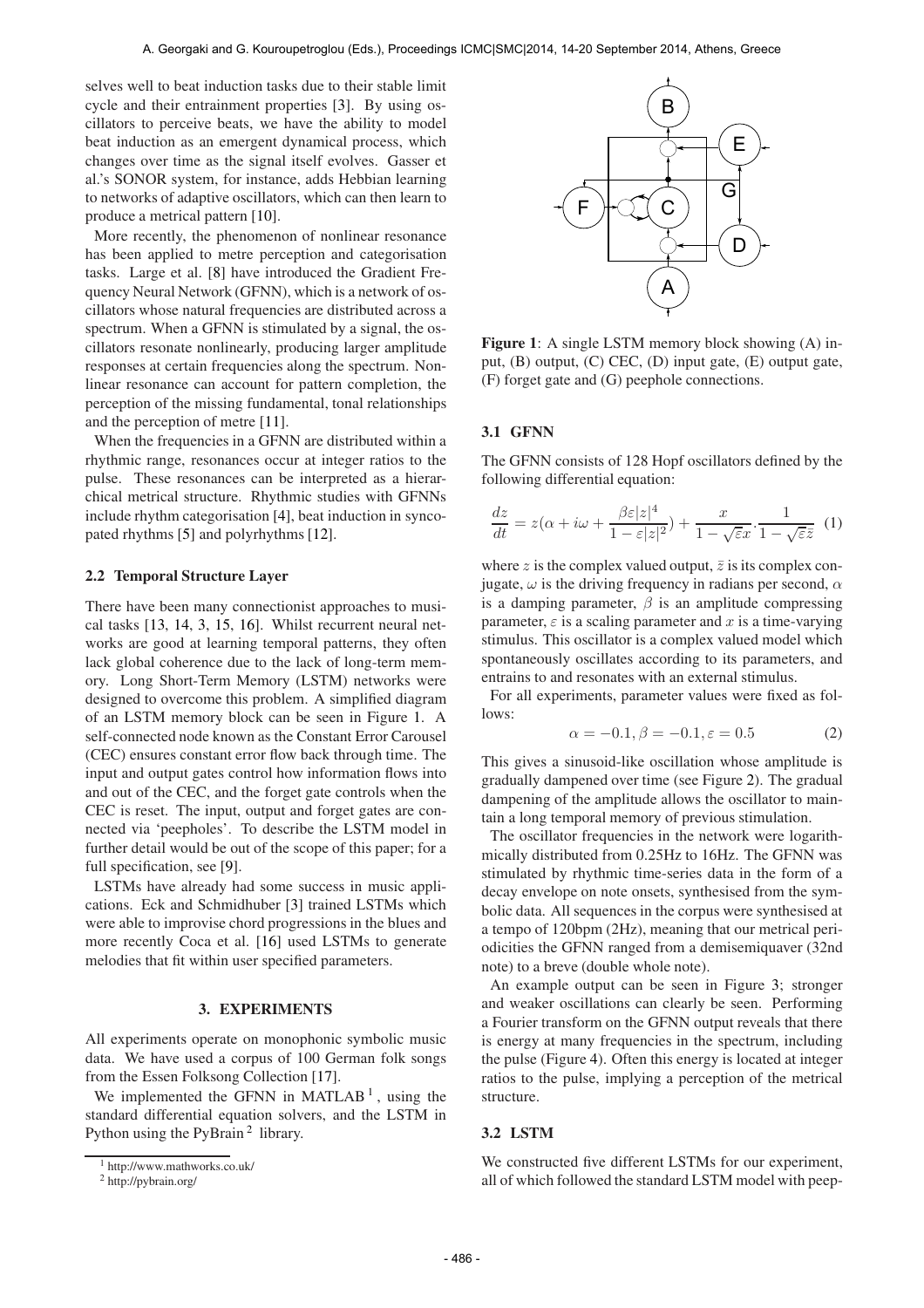

Figure 2: A Hopf oscillator with the following parameters,  $\omega = 2\pi, \alpha = -0.1, \beta = -0.1, \varepsilon = 0.5$ . The amplitude has decayed by half in approximately 6.5 seconds.



Figure 3: A 1 second excerpt from the GFNN output.

hole connections enabled. In all cases, the task was to predict the next sample in time-series music data. Therefore, a single output node was used for all models.

The melodies of the sequences in the corpus are in varying keys and octaves, so we abstracted the absolute pitch values to their relative scale degrees. We first inserted scale degree numbers, their onsets and offsets into the data stream and then re-sampled the data using the zero-order hold method. The data was re-sampled such that one sample was equivalent to a semiquaver (16th note). Accidentals were encoded by adding or subtracting 0.5 from the scale degree and rests were encoded as 0 values. An example data stream can be seen in Figure 5. The GFNN output data was re-sampled to match the target data's sample rate.

The number of hidden LSTM blocks was fixed at 10 for all experiments. Training was done by backpropagation through time [18] using RProp<sup>-</sup> [19].

During training we used  $k$ -fold cross-validation [20]. In  $k$ -fold cross validation, the dataset is divided into  $k$  equal parts, or 'folds'. A single fold is retained as the test data for testing the model, and the remaining  $k - 1$  folds are used as training data. The cross-validation process is then repeated  $k$  times, with each of the  $k$  folds used exactly once as the test data. For our experiments  $k$  was fixed at 4, and a maximum of 2500 training epochs was set per fold, but



Figure 4: The magnitude spectrum of the summed GFNN output from Figure 3. The energy peaks can be interpreted as a perception of metrical structure.



Figure 5: Example scale degree time-series data.

never reached.

### *3.2.1 LSTM 1*

LSTM1 was designed as a baseline to measure the hybrid networks against. It did not take input from the GFNN, and so consisted of single input containing the time-series scale degree data from the corpus.

## *3.2.2 LSTM 2*

LSTM2 had 128 additional inputs compared with LSTM1, one for each oscillator in the GFNN (see Figure 6a). This brings the total number of inputs to 129.

#### *3.2.3 LSTM 3*

LSTM3 had 8 additional inputs compared with LSTM1 (see Figure 6a). These inputs consisted of a pre-filtered GFNN output, containing the strongest resonant oscillations. Our hypothesis here was that better predictions could be made by pre-filtering out some less resonant oscillations. Oscillations were filtered by averaging the GFNN output over the corpus and finding the oscillators with the largest amplitude response over the final 25% of the piece. We ensured a spread of frequencies by ignoring oscillators if another oscillator of near frequency was already included in the filtered result. Once these frequencies were found,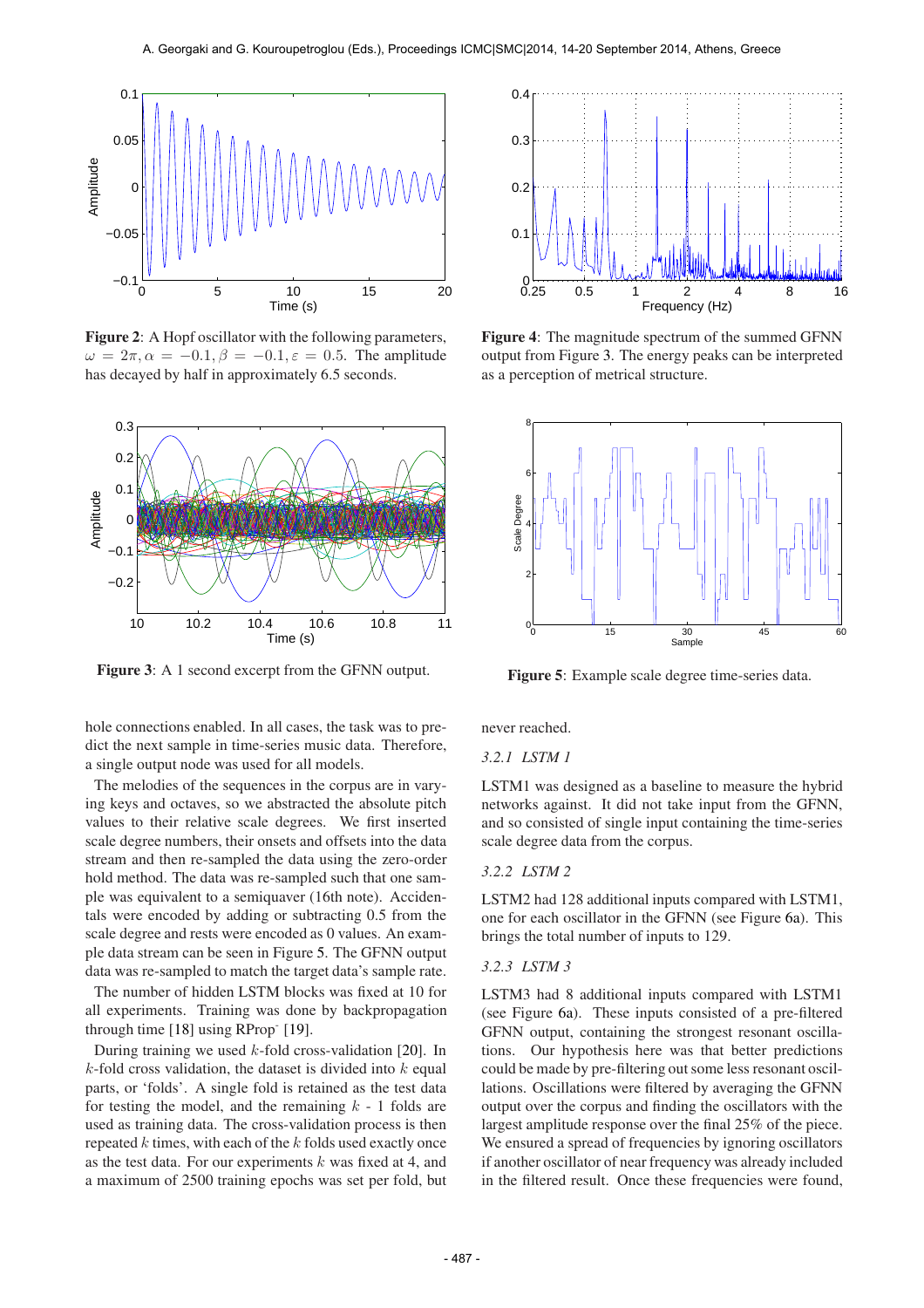

(a) Network diagram for LSTM2 and LSTM3. Input and hidden layers are fully connected.



(b) Network diagram for LSTM2a and LSTM3a showing reduced connectivity between the input and hidden layers.

Figure 6: Network diagrams showing connections between input, hidden and output layers. LSTM2 and 2a had full connections of 128 oscillations from the GFNN, LSTM3 and 3a had filtered connections of 8 oscillations from the GFNN.

they were fixed for all sequences. This brings the total inputs to 9.

## *3.2.4 LSTM 2a and 3a*

For these networks we experimented with partial connections between the input layer and the hidden layer. The hidden blocks were split into two groups of equal size (see Figure 6b). In a similar way to Eck and Schmidhuber's [3] treatment of chords and melody parts, one group was connected only to the scale degree time-series data input and the other was connected only to the GFNN data inputs. The hidden layer remained fully connected with itself and the output layer. LSTM2a used the full GFNN output and LSTM3a used the pre-filtered GFNN output. Our hypothesis here was that by forcing the hidden blocks to process only rhythm or melody data, better predictions would be made.

#### 4. RESULTS

Networks were evaluated by activating each of them with the sequences in the corpus (ground truth). We activated the networks with the ground truth throughout the sequence, and for the last 25% of inputs the network output was compared to the target data.

The results have been evaluated by focusing on melody and rhythm. For melody, we have the "Sequence" metric. This has been calculated as a proportion of samples where the output, rounded to the nearest half, matches the target value. Higher numbers therefore indicate better predictions. For rhythm we have the "Precision", "Recall" and "F-measure" metrics. These metrics all refer to the onset prediction in the network, where changes of value in the target and the output are concurrent. The metrics are calculated with the following formulae:

$$
precision = \frac{correctly\,predicted\,onsets}{all\,predicted\,onsets} \tag{3}
$$

$$
recall = \frac{correctly\,predicted\,onsets}{ground\,truth\,onsets} \tag{4}
$$

$$
F = 2 \cdot \frac{precision \cdot recall}{precision + recall}
$$
 (5)

Melody and rhythm are highly related, but have been singled out here to more fully understand the GFNNs effect on the network. The sequence metric represents timing and value, whereas the onset metrics of precision, recall and Fmeasure represent timing only.

Table 1 shows the results when the networks are tested against the training folds, and Table 2 shows the results when the networks are tested against the test folds. The values shown the mean values calculated over the 4 folds in the cross-validation. Generally, the results for the training data indicate how well a network has adapted that data. The test data results indicate how well a model generalises to data that it has not been trained on, but that is drawn from the same distribution. The results on the test data

| Network            | Sequence | Precision | Recall  | F-measure |
|--------------------|----------|-----------|---------|-----------|
| LSTM1              | 0.39842  | 0.91955   | 0.45575 | 0.60645   |
| LSTM <sub>2</sub>  | 0.38229  | 0.93898   | 0.45729 | 0.61274   |
| LSTM3              | 0.49428  | 0.92890   | 0.45214 | 0.60555   |
| LSTM <sub>2a</sub> | 0.38644  | 0.95247   | 0.45953 | 0.61735   |
| LSTM3a             | 0.44366  | 0.92402   | 0.45849 | 0.60988   |

Table 1: Results of all LSTM experiments on the training dataset.

| <b>Network</b>    | Sequence | Precision | Recall  | F-measure |
|-------------------|----------|-----------|---------|-----------|
| LSTM1             | 0.39071  | 0.91962   | 0.45623 | 0.60599   |
| LSTM <sub>2</sub> | 0.32831  | 0.93313   | 0.45739 | 0.61157   |
| LSTM3             | 0.49273  | 0.92689   | 0.45298 | 0.60582   |
| LSTM2a            | 0.35777  | 0.94818   | 0.46885 | 0.62507   |
| LSTM3a            | 0.44010  | 0.92421   | 0.46349 | 0.61420   |

Table 2: Results of all LSTM experiments on the test dataset.

compared to the training data are correlated and are no more than 5.2% higher on average, indicating a good generalisation without over-fitting.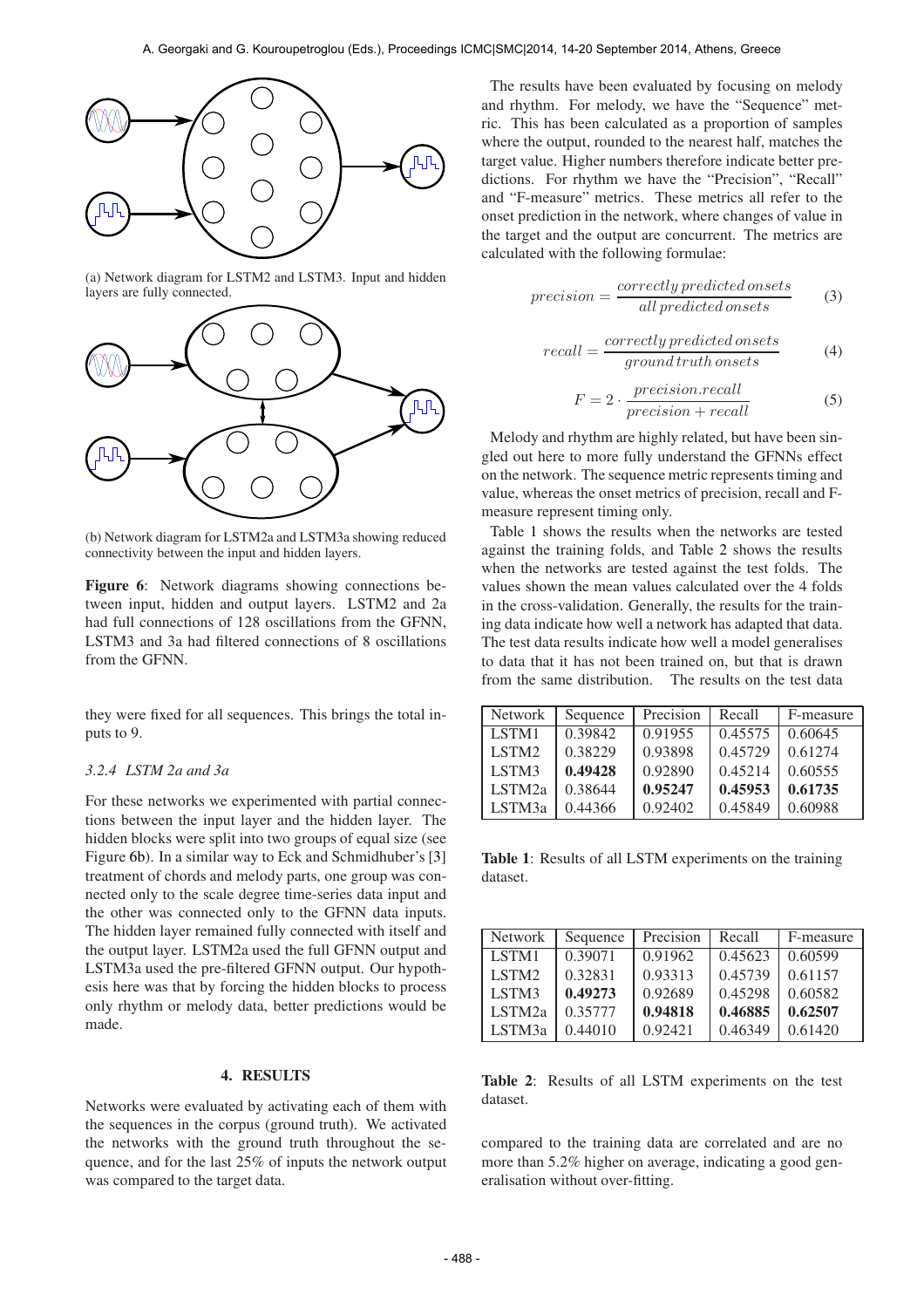Sequence prediction was fairly poor for all networks, but LSTM3 achieved the highest score here. This was 9.6% more accurate than LSTM1 on the training data and 10.2% more accurate on the test data. LSTM3 consistently outperformed LSTM1 in sequence modelling across training and test datasets and is a statistically significant result in both cases. This provides some evidence that melody modelling benefits from the nonlinear resonance model.

The effect of the modified architecture in LSTM2a and LSTM3a was mixed. LSTM2a outperformed LSTM2 on both datasets and had the highest F-measures of all the hybrid networks, but its sequence prediction was still lower than LSTM1. LSTM3a had a better onset prediction compared with LSTM3 across both datasets, but was not able to match LSTM3's sequence predictions. LSTM3a is better than LSTM1 in all measures, but does not have a single overall best measure.

In terms of rhythm alone there was no clear improvement made with the hybrid networks. However, LSTM2a consistently outperformed LSTM1 and also scored the highest F-measure out of all networks, though this is not a statistically significant improvement.

## 5. DISCUSSION

The GFNN output, with its strong and weak nonlinear resonances at frequencies related to the pulse, can be interpreted as a perception of metre. Our results show that providing this data helped to improve melody prediction with an LSTM. We hypothesise that this is due to the LSTM being able to make use of the relatively long temporal resonance in the GFNN output, and therefore model more coherent long-term structures.

GFNNs rely on a large number of oscillators spread across a frequency spectrum to improve the accuracy of the output. However, we have shown that LSTMs trained with RProp<sup>-</sup> can struggle to filter out some of the noise that is produced as a result of this, as can be seen by the poor performance of LSTM2. There are two potential solutions to this problem which we have explored. The first is to prefilter the GFNN output, greatly reducing the amount of less relevant resonances (LSTM3). This produced the best results in our experiments, but may not be a good solution when dealing with varying tempos or expressive timing, as it introduces an assumption of a metrically homogeneous corpus. The results of LSTM3 show a small degradation in the F-measure, which may be due to this issue. The second solution explored here is to design the LSTM's topology to segment the connections between the input and hidden layers, and therefore have some LSTM blocks processing rhythm data, and others processing melody. This did improve the rhythmic results in LSTM2a and LSTM3a, with LSTM2a having the best rhythmic score overall, however the melody modelling suffered as a result. More work is needed to discover the best filtering or training method.

There is a striking imbalance between the precision and recall scores for all networks, suggesting a chaotic output from the LSTM with too many events being triggered. This lead to results that were not impressive overall, with melodic prediction improved, but not rhythmic prediction

in this case. There is a clear need to make outputs more stable, perhaps utilising a better threshold strategy the output nodes.

Both Eck and Schmidhuber's [3] and Coca et al.'s [16] LSTMs either operate on note-by-note data, or quantised time-series data. By inputting metrical data, our system can be extended to work with real time data, as opposed to the metrically quantised data we are using here. This opens up the system for use with a multitude of different tempos and live performance applications.

## 6. FUTURE WORK

There is much work that we would like to do with our hybrid GFNN-LSTM model.

We would like to perform a study on a bigger corpus where there are more structural elements to learn. Sequences in the Essen Folksong Collection tend to be relatively short, around 16 bars in length. Whilst there are patterns and structures present in these sequences, especially when an entire geographical region is considered, analysing a longer piece with more repeated motifs within a song would be a fruitful exercise.

Performance improvements could be made in the GFNN layer. Currently each oscillator in the network is stimulated by the signal, but is not connected to the other oscillators in the network. Implementing local coupling, where each oscillator receives stimulus from its neighbours, could improve the response of GFNNs with fewer oscillators, particularly in sparse, syncopated, or polyrhythmic signals [21, 5].

In a similar way to Gasser et al. [10] parameters in the GFNN could also be targeted for learning, such as coupling weights between oscillators, stimulus strength, and even frequency. This could lead to a more coherent sense of genre specific frequency distributions within the network. This learning could act in a similar way to our prefiltered networks, LSTM3 and LSTM3a, without introducing forced assumptions.

#### 7. CONCLUSION

We have presented a hybrid network consisting of a metre perception layer (GFNN), and a temporal prediction layer (LSTM). We feel this initial experiment gives some indication that better melody models can be created by modelling metrical structures. By using an oscillator network to track the metrical structure of a performance data, we can move towards real-time processing of signals and close the loop in the GFNN-LSTM, creating an expressive, metrically aware, generative real-time model.

#### Acknowledgments

Andrew Lambert is supported by a PhD studentship from City University London.

# 8. REFERENCES

[1] F. Lerdahl and R. Jackendoff, "An overview of hierarchical structure in music," *Music Perception: An Inter-*